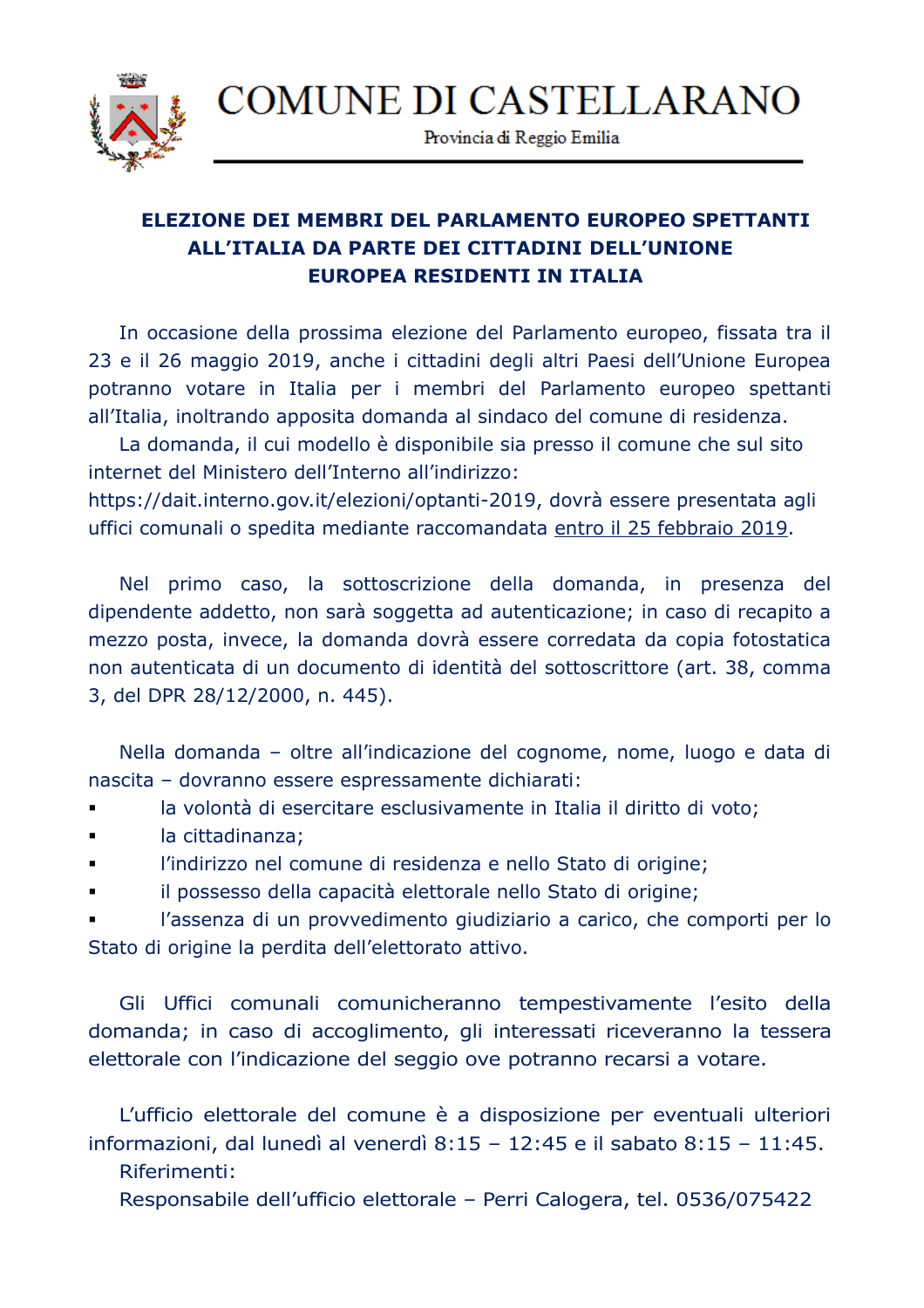

Provincia di Reggio Emilia

## **ELECTION OF THE MEMBERS OF THE EUROPEAN PARLIAMENT BELONGING TO THE ITALIAN ALLOCATION OF SEATS BY EUROPEAN UNION CITIZENS RESIDING IN ITALY**

The European Parliament election will be held from 23<sup>th</sup> May to 26<sup>th</sup> May, 2019 and E.U. citizens residing in Italy have the right to vote in Italy and to elect Italian candidates to the seats allocated to Italy in the European Parliament. A formal application must be submitted to the mayor of the municipality of residence.

The said application form can be collected at the municipal offices and it is also available on the Internet at: https://dait.interno.gov.it/elezioni/optanti-2019 once filled in, it must be submitted to the Municipality in person or sent by registered mail not later than 25<sup>th</sup> february, 2019.

If the application is personally handed in, it is not necessary to have your signature attested. If sent by mail, a photocopy of the applicant's identity card must be attached to the application form (sec. 38 sub. 3 of DPR 28/12/2000 n. 445).

Besides his /her full name, place, and date of birth, the person shall fill in the form and state:

- his/her will to exercise his/her right to vote only in Italy;
- **nationality**:
- Full address in Italy and in his/her Member State of origin;
- right to vote in the Member State of origin;
- that there is no Court order against him/her that has deprived him/her of the right to vote in his/her Member State of origin.

The municipal offices shall inform as soon as possible the person concerned of the acceptance of his/her application and send him/her the voter's card stating the address where the polling station is located.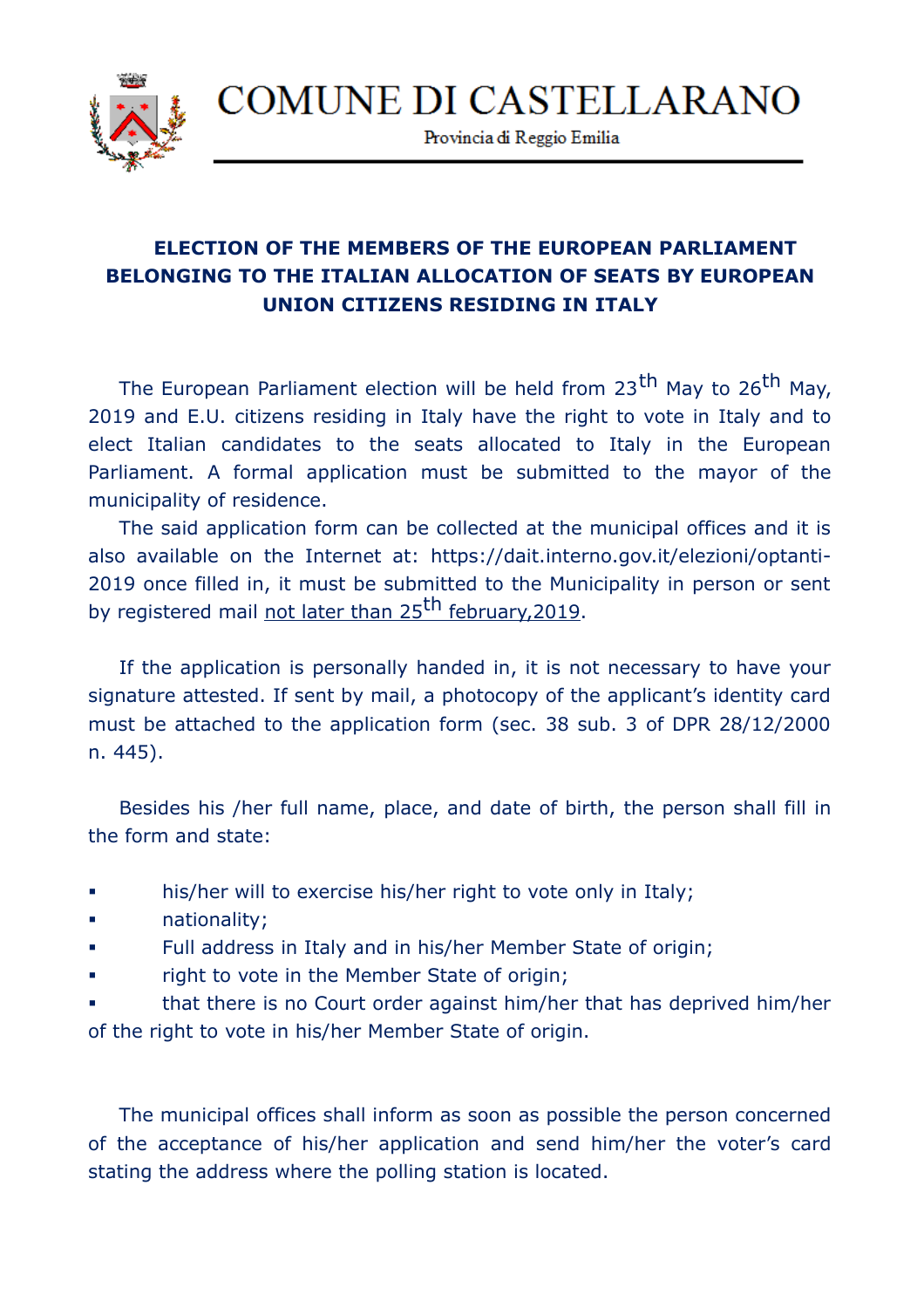

Provincia di Reggio Emilia

## **VOTE DES RESSORTISSANTS DE L'UNION EUROPEENNE RESIDANT EN ITALIE POUR LES ELECTIONS DES MEMBRES AU PARLEMENT EUROPEEN ATTRIBUES A L'ITALIE**

A l'occasion des prochaines élections du Parlement européen qui auront lieu du 23 au 26 Mai 2019, même les ressortissants des pays de l'UE résidant en Italie pourront voter en Italie pour les membres attribués à l'Italie en envoyant un formulaire au Maire de la commune de résidence.

Le formulaire – qui est disponible à la Mairie ou sur le site Internet du Ministère de l'Intérieur:<https://dait.interno.gov.it/elezioni/optanti-2019>devra être présenté à la Mairie ou envoyé par lettre recommandée avant le 25 Février 2019.

Dans le premier cas, le formulaire sera signé devant le fonctionnaire responsable et il n'est pas donc nécessaire l'authentification. Dans le cas d'envoi par lettre recommandée, le formulaire devra être accompagné d'une photocopie non authentifiée d'un document d'identité du signataire (art. 38 alinéa 3 du Décret Présidentiel n°445 du 28/12/2000).

Le signataire qui remplit le formulaire devra indiquer ses données d'identification (nom, prénom, lieu et date de naissance) et déclarer expressément ce qui suit:

sa volonté d'exercer exclusivement en Italie son droit de vote;

sa nationalité;

 son adresse dans la commune de résidence et son adresse dans son pays d'origine;

d'avoir le droit de vote dans son pays d'origine;

 qu'il n'y a aucune mesure judiciaire à sa charge entraînant la perte du droit de vote dans son pays d'origine.

Les bureaux municipaux devront communiquer en temps utile l'issue de cette demande. En cas d'acceptation, le signataire de la demande recevra une carte d'électeur indiquant le bureau de vote où il doit voter.